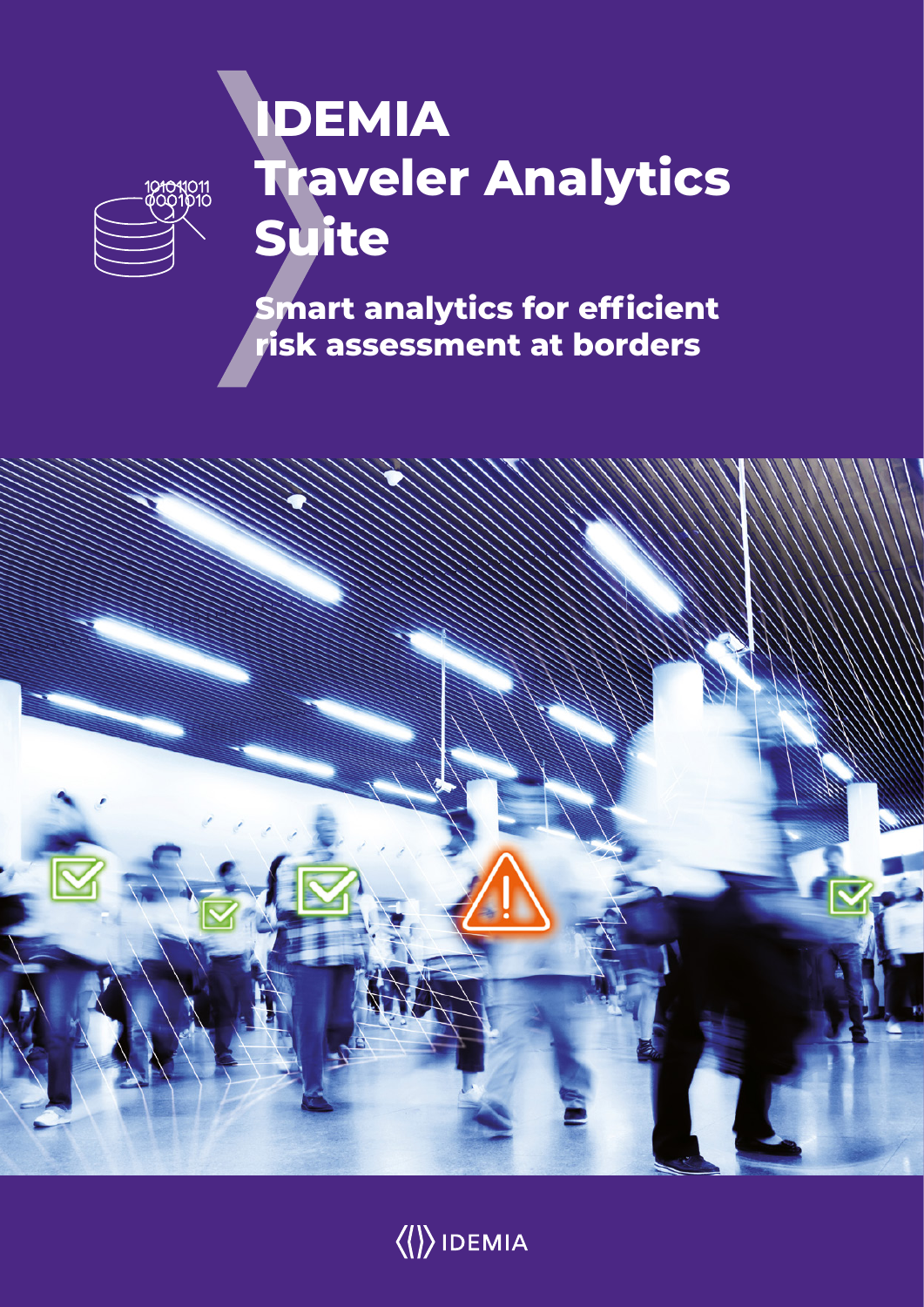Government agencies today face conflicting objectives: securing borders while facilitating travelers' crossing those same borders.

Threat assessment has become the cornerstone of border management. As soon as a journey is booked, passenger data can be cross-checked against external reference databases and analyzed via a risk assessment procedure for security clearance purposes. This complex process must be performed swiftly and efficiently.

To meet this challenge, IDEMIA has designed IDEMIA Traveler Analytics Suite, a comprehensive traveler data collection and risk assessment solution. It offers a unique and modular risk analysis approach to improve border management, in compliance with law and respecting privacy.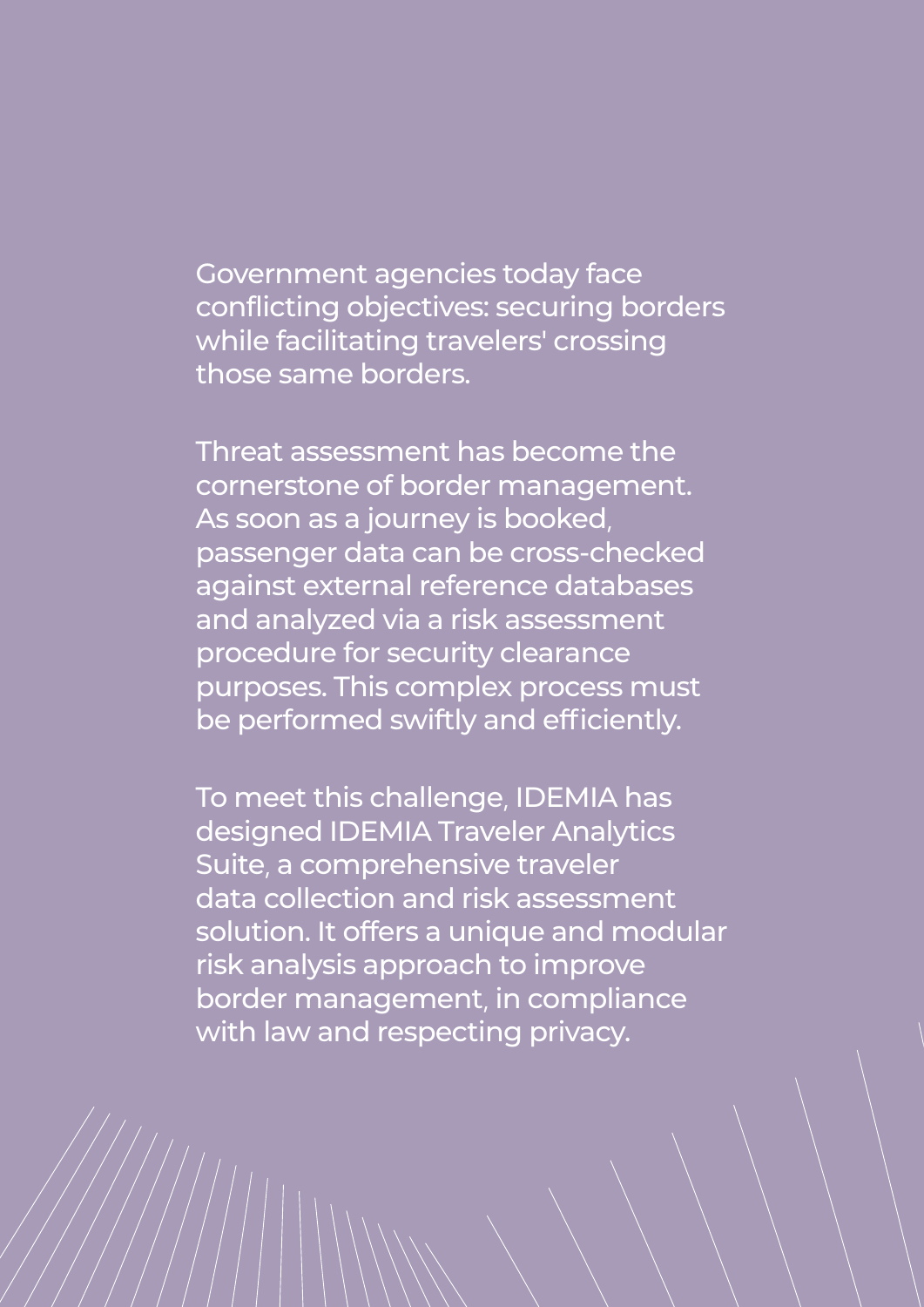## **For an effective passenger data analysis solution**

**I** DEMIA Traveler Analytics Suite addresses all the critical steps of an effective passenger data management project. It helps government agencies detect persons of interest and identify suspicious patterns through:

- › **Passenger Name Record (PNR) data collection and processing**
- › **Batch and interactive Advanced Passenger Information (API - iAPI) data collection and processing**
- › **Smart data analysis**
- › **Alert management**

These functions are delivered by IDEMIA Traveler Analytics Suite as a set of Commercial Off-The-Shelf modules. Each project can include one, two or all modules, for integration into existing processes and systems. IDEMIA is committed to giving you all the support you need throughout your project.

The suite is designed to be compatible with a wide range of open source components, short-term deployment and regulatory scenarios *‒* including

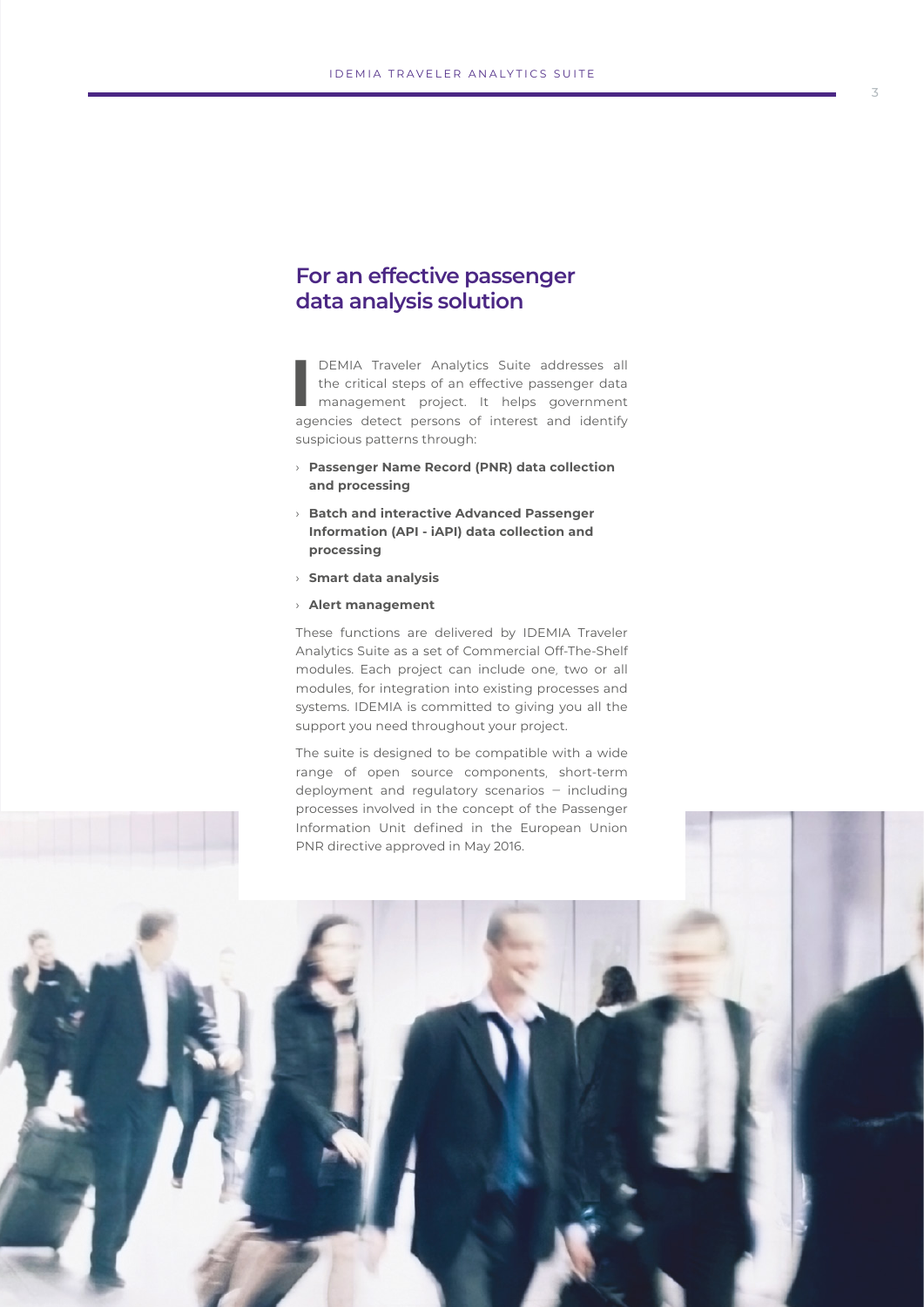# **A smart and comprehensive solution**

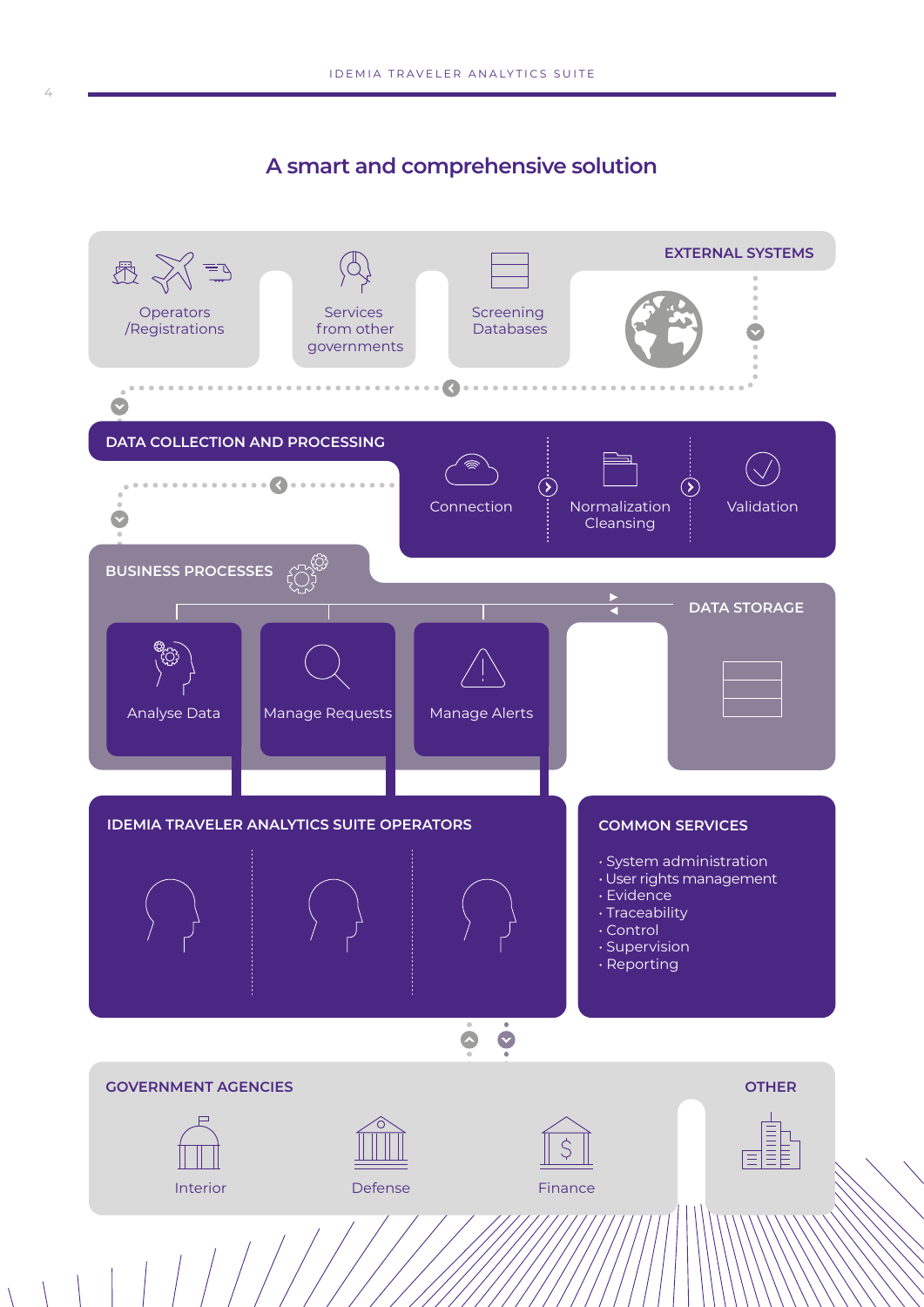### **Data collection and processing**

Through flexible and standard connectors, the data collection and processing features offer easy and reliable recovery of passengers' API-PNR data, through existing networks, for multiple data sources and formats. In addition, the data is filtered according to both local regulations and privacy rules. It also standardizes controls and consolidates data to optimize the analysis.

IDEMIA Traveler Analytics Suite architecture (data storage, security features) allows for a rigorous auditing of compliance with data privacy rules.

## **Interactive API (iAPI)**

Interactive API (iAPI) is an additional way to enhance border security. One of the main characteristics of iAPI is the ability to exchange electronic messages in realtime, individually for each passenger, between the border control authority and the carrier in the country of departure and destination.

When a traveler registers to board a flight, his / her data flows from the control system at the departure point of the carrier to the border control authority at destination. This data is processed with predefined business rules and cross-checked with watchlists. The authority in turn, returns an electronic message to the carrier which allows or forbids the traveler to board. This is a real-time, unambiguous "OK to Board/Not OK to Board" message.

#### **Smart data analysis**

This is at the core of any passenger API-PNR data management project. It involves two key steps:

#### **Traveler data screening**

To detect persons or data of interest, passenger information is compared with external databases (wanted persons or information of interest). To maximize the chances of relevant matching, the searches can be coupled with a fuzzy logic engine.

#### **Traveler data targeting**

Besides traditional multi-criteria search functionalities, more elaborate risk-based analysis can be performed on passenger data to detect suspicious behavior and patterns of interest requiring particular attention. This is managed and controlled by operators according to predefined business rules. It can also detect atypical behaviors and anomalies.

These advanced search and data analysis functions are carried out using a simple and intuitive operator interface offering:

- › Powerful functionalities for complex risk analysis, easy to set up and build upon
- › Data sharing and restriction between different sets of users through strict management of access rights
- › A single window function enabling a control team to check the requests and validate the results before sending it to the final user
- › Advanced reporting tools to constantly measure the effectiveness of cross-checks and risk analysis performed on the platform

#### **Alert management**

In case of a positive match with a wanted person or following a positive risk-based analysis outcome, an alert management process is carried out for the passenger in question.

This process is matched to each customer's business rules. It implements levels of alert qualification and validation in accordance with the customer's procedures.

Based on an effective workflow engine, associated with a user friendly operator interface, IDEMIA Traveler Analytics Suite offers an efficient alert management process, in a fully monitored and auditable way for continuous improvement.

## **Key benefits**

- › An end-to-end and modular solution
- $\rightarrow$  Seamless interfacing with existing border control systems
- › Supports all airline protocols
- › Unique analytics capabilities
- › Easy-to-use, advanced operator interface
- › Open source technologies, adaptable to the customer's needs and processes
- › High availability architecture
- › Privacy by design
- › Real-time processing of large data flows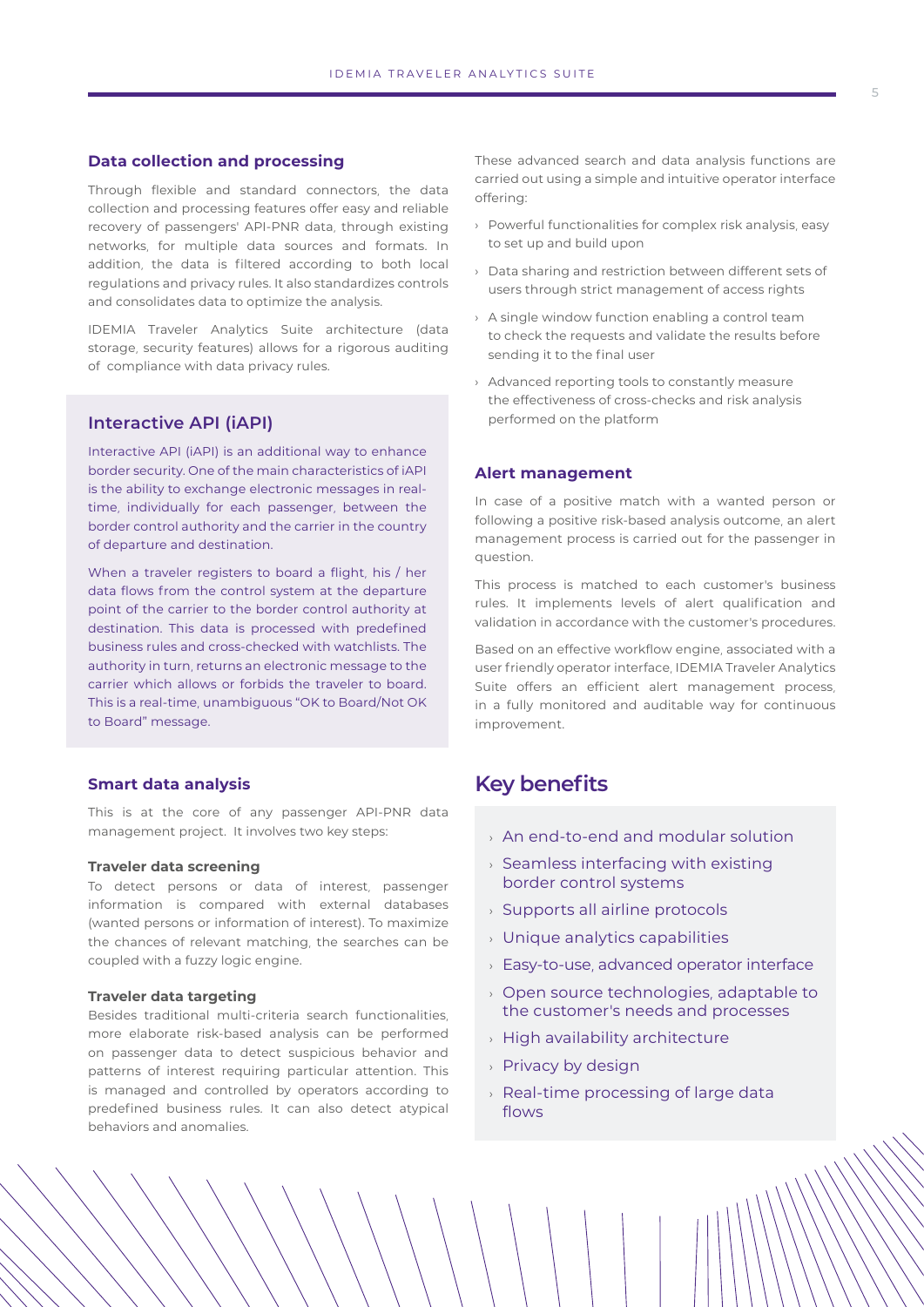## **IDEMIA, a trusted partner**

IDEMIA builds trustful and lasting relationships with national and international organizations.

These partnerships are part of a global approach where stakeholders work together to achieve shared goals:



## **INTERPOL**

IDEMIA provides INTERPOL with secured Travel Documents (VIP passports and ID cards) and a centralized criminal AFIS (Automatic Fingerprint Identification System) for all the partner governments, based on IDEMIA's unrivaled biometrics technologies.



#### **IATA**

IDEMIA is a strategic member of IATA, attending the Facilitation and Passenger Experience & Smart Security Workgroups as well as the PADIS (Passenger and Airport Data Interchange Standards) board.



#### **ICAO**

IDEMIA, as convenor of the ISO/IEC JTC1/SC17/ Working Group 3 (Machine readable travel Documents standardization body), is part of the Technical Advisory Group (TAG-TRIP), the New Technology Working Group (NTWG) and the Implementation and Capacity Building Working Group (ICBWG). As such, IDEMIA is also an advisor to the PKD Board and a member of its Executive Body.

Moreover, as chair of the ICCAIA Aviation Security committee, IDEMIA observes and represents the aerospace industry at ICAO.

# **Meeting the challenges of your project**

IDEMIA gives you all the support you need throughout the project, such as:

- › Definition of certificates and protocols
- › Definition of standards and standardization of processes
- › Analysis of legal framework (law and privacy)
- › Interfacing with external systems (SIS, Interpol…)
- › Establishment of a standardized communication platform between airlines and government agencies
- › Compliance upgrade of airlines interfaces to the standardized communication platform
- › Support and guidance for airlines throughout the transition phase

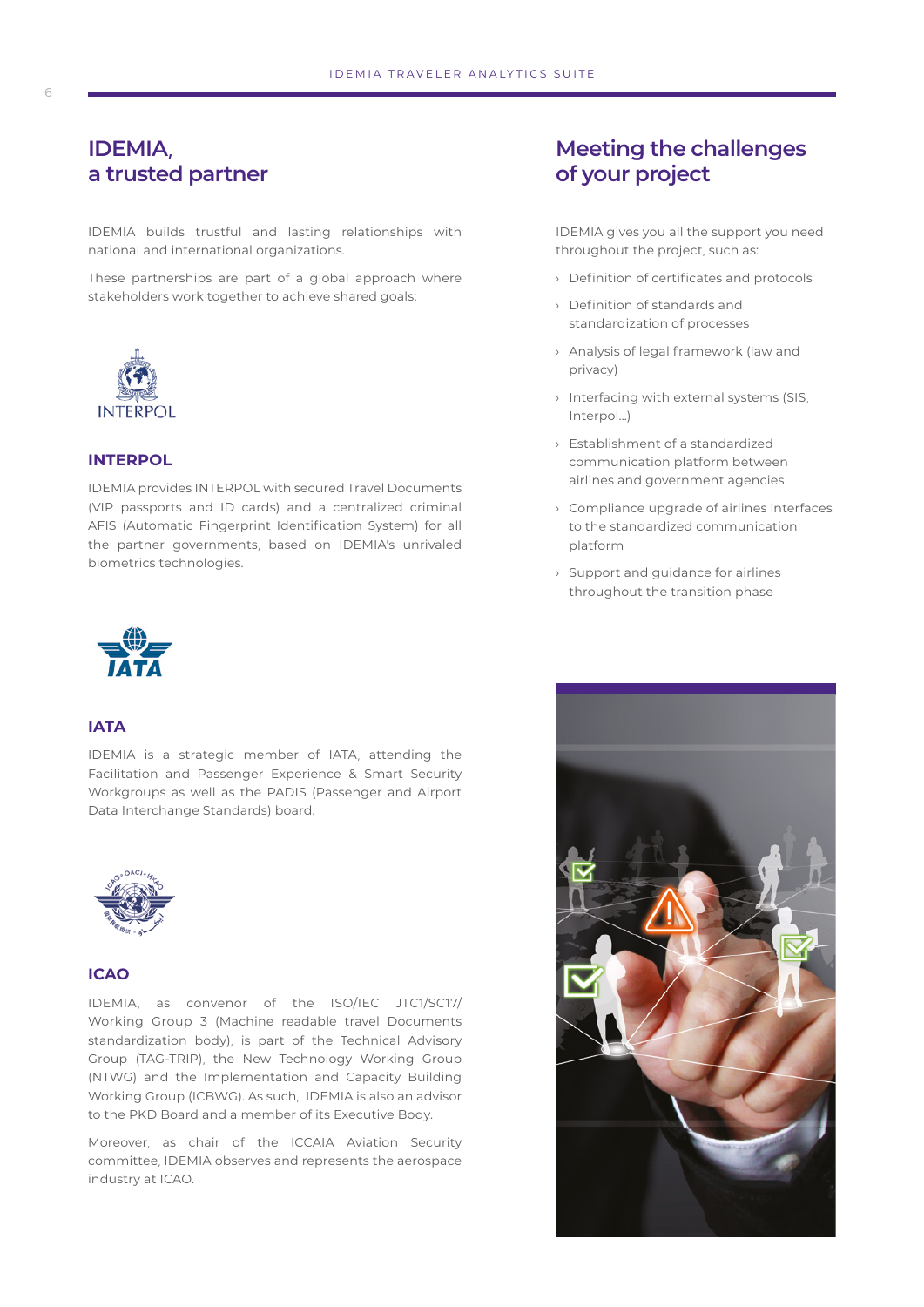## **IDEMIA's references, focus on:**



## ARGENTINA: API-PNR to prevent & combat

cross-border crime

**IDEMIA provides the government of Argentina, represented by "Dirección National de Migraciones" with an innovative & modern API-PNR solution, paving the way for improved security for both air and sea borders.**

Argentina is known as a country in the region seeking innovative and effective solutions to bolster homeland security and optimize resources deployment in its fight against cross-border crime.

The "Dirección National de Migraciones" selected IDEMIA in September 2016 to provide, deploy, support and maintain its Advanced Passenger Information solution for a duration of 3 years. In 2018, The "Dirección National de Migraciones" renewed its confidence in IDEMIA by extending the solution to Passenger Name Record data. IDEMIA offered a customized solution to help the government collect and process API-PNR data from international airlines and maritime agencies, in compliance with legal and privacy requirements.

All booking information for all flights and cruises to and from Argentina has been collected since the service went live on March 1st, 2017.

## **Key facts**

- › Solution-as-a-Service
- $\rightarrow$  Support and guidance to airlines throughout the transition phase
- › API data collection & processing from 32 airline companies and 13 maritime agencies
- › PNR data collection & processing from 5 international airlines
- › Short lead time: system development and deployment in less than 6 months
- › Throughput:
	- API: 6 million passengers per year
	- PNR: 2 million passengers per year



## FRANCE:

Boosting law enforcement agencies efforts in fighting organized crime & illegal immigration

### **IDEMIA supports the French Government by modernizing passenger data management processes and targeting techniques.**

Within French anti-terrorism laws and the European Union's API-PNR directive, the French government has set up a joint ministerial committee to implement an API-PNR system. Its objectives are to prevent, detect and investigate terrorist threats and serious crimes.

The joint committee required an effective and modern tool to automate existing techniques, identify sensitive or suspicious patterns and enhance passenger controls. In early 2014, the French government selected IDEMIA to design and roll out the API-PNR system, in compliance with law, EU recommendations and privacy requirements.

IDEMIA offered a smart and comprehensive solution which addresses all the critical steps of an effective passenger data management project.

The solution supports government agencies with the following actions:

- › Obtain information from the passengers database by cross-referencing criteria
- › Identify suspects based on pre-tested standard profiles
- › Compare collected passenger data with data from national, European or international processing systems
- › Tag/identify and manage risky profiles

## **Key facts**

- › End-to-end API-PNR solution
- › GDPR compliant
- › High level of security: compliant with ANSSI guidelines
- $\rightarrow$  Connection to 10 government agencies
- › API-PNR data collection from more than 200 airlines
- › Management of up to 100 million passengers annually
- › Processing of one billion records over 5 years